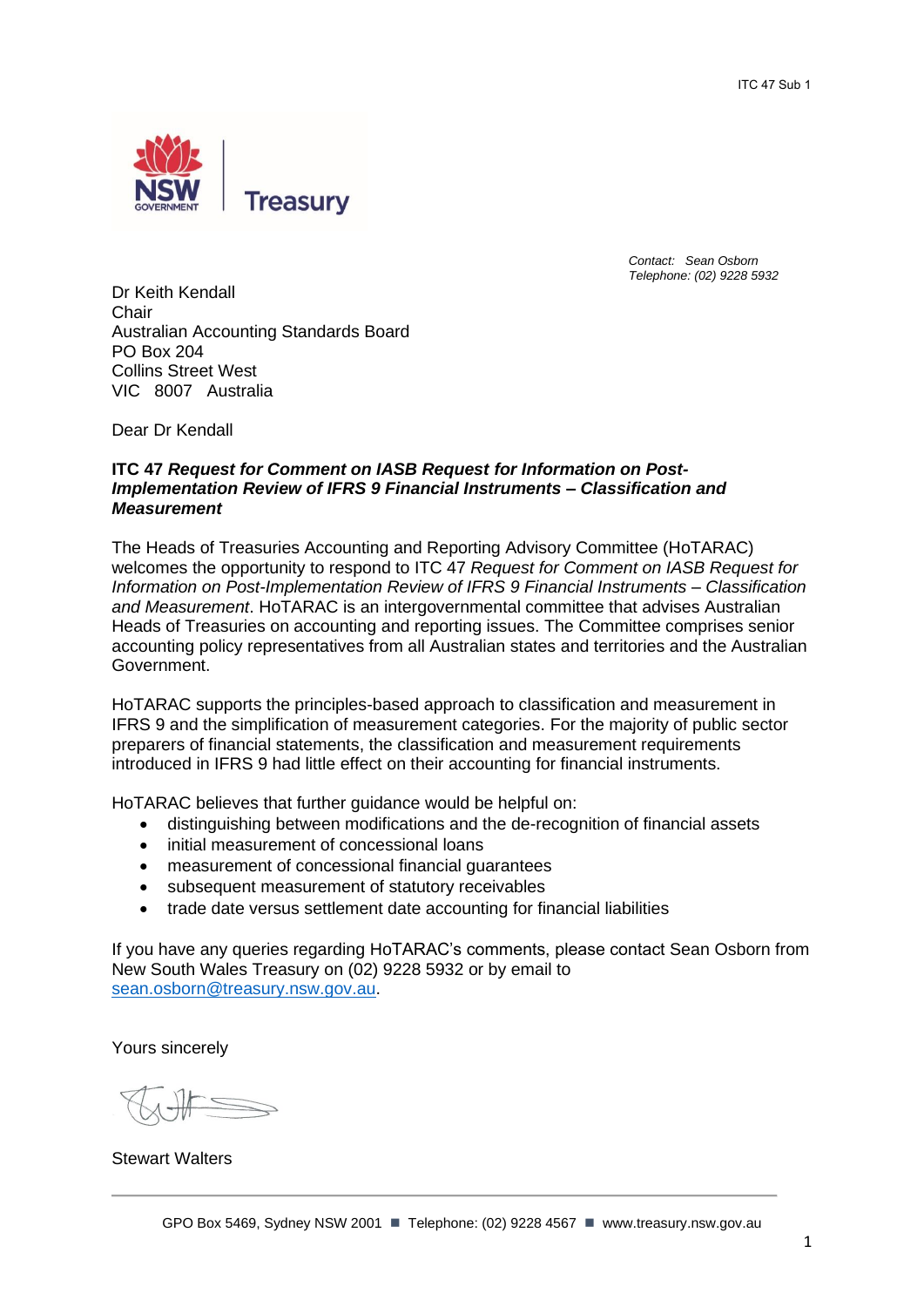**CHAIR** Heads of Treasuries Accounting and Reporting Advisory Committee 24 December 2021

# **ENCLOSED:**

HoTARAC Comments to the AASB on ITC 47 *Request for Comment on IASB Request for Information on Post-Implementation Review of IFRS 9 Financial Instruments – Classification and Measurement*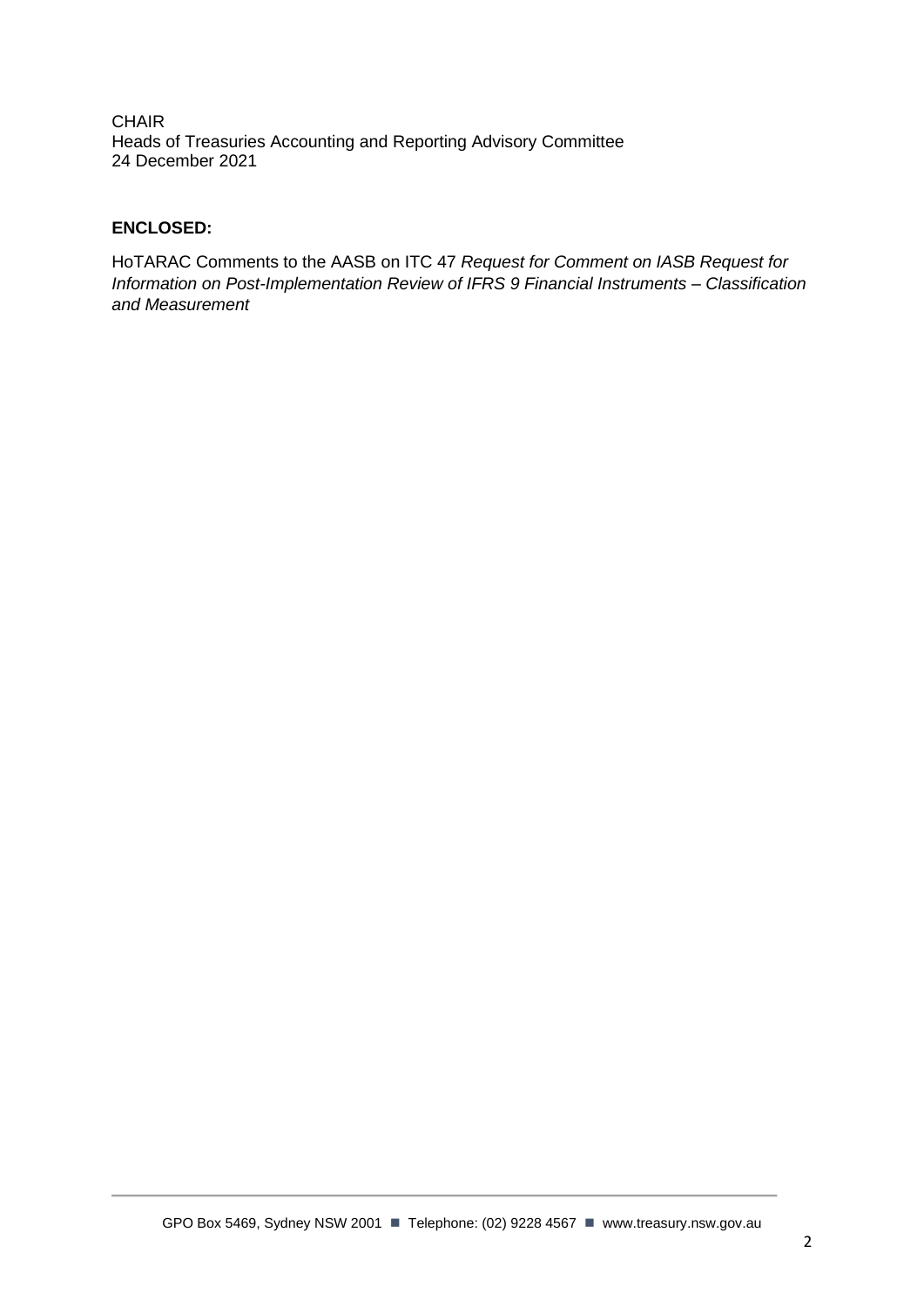# **HoTARAC Comments to the AASB on ITC 47** *Request for Comment on IASB Request for Information on Post-Implementation Review of IFRS 9 Financial Instruments – Classification and Measurement*

# **Question 1—Classification and measurement**

Do the classification and measurement requirements in IFRS 9:

- a) enable an entity to align the measurement of financial assets with the cash flow characteristics of the assets and how the entity expects to manage them? Why or why not?
- b) result in an entity providing useful information to the users of the financial statements about the amount, timing and uncertainty of future cash flows? Why or why not?

Please provide information about the effects of the classification and measurement changes introduced by IFRS 9, including the ongoing costs and benefits in preparing, auditing, enforcing or using information about financial instruments.

This question aims to help the Board understand respondents' overall views and experiences relating to the IFRS 9 classification and measurement requirements. Sections 2–8 seek more detailed information on the specific requirements.

For the majority of public sector preparers of financial statements, the classification and measurement requirements introduced in IFRS 9 had little effect on their accounting for financial instruments.

In general, IFRS 9 provides a more principles-based approach to classification and measurement of financial instruments, compared to the previous AASB 139 *Financial Instruments: Recognition and Measurement*. Financial instruments measurement categories have been reduced to fair value through profit/loss (FVPL), fair value through other comprehensive income (FVOCI) and amortised cost.

The rationalisation of measurement categories helped reduce complexity and these changes were supported by HOTARAC. HOTARAC agrees that the classification and measurement of financial assets should be based on the nature of the assets expected cash flows (Solely Payments of Principal and Interest (SPPI)) criteria and the entities business model for managing those cash flows. For example, financial assets can only be measured at amortised cost where expected cash receipts are SPPI, with all other financial assets required to be measured at fair value.

AASB 9 classification and measurement requirements are also consistent with the Government Finance Statistic (GFS) harmonisation requirements of AASB 1049 *Whole of Government and General Government Sector Financial Reporting* (AASB 1049). AASB 1049 requires compliance with the GFS Manual where consistent with Australian Accounting Standards (AASB 1049(13)), including the measurement of financial assets and liabilities at fair value where possible (AASB 1049(14b)) and separate presentation in the operating statement of revenues and expenses from transactions and from other economic flows (OEF) (AASB 1049(30)). HOTARAC notes that amortised cost measurements would usually continue to approximate fair value, unless market interest rates significantly change since initial recognition of the loan. AASB 9(4.1.5) also allows entities to elect, on initial recognition, to measure financial assets at FVPL where it eliminates or significantly reduces a measurement or recognition inconsistency.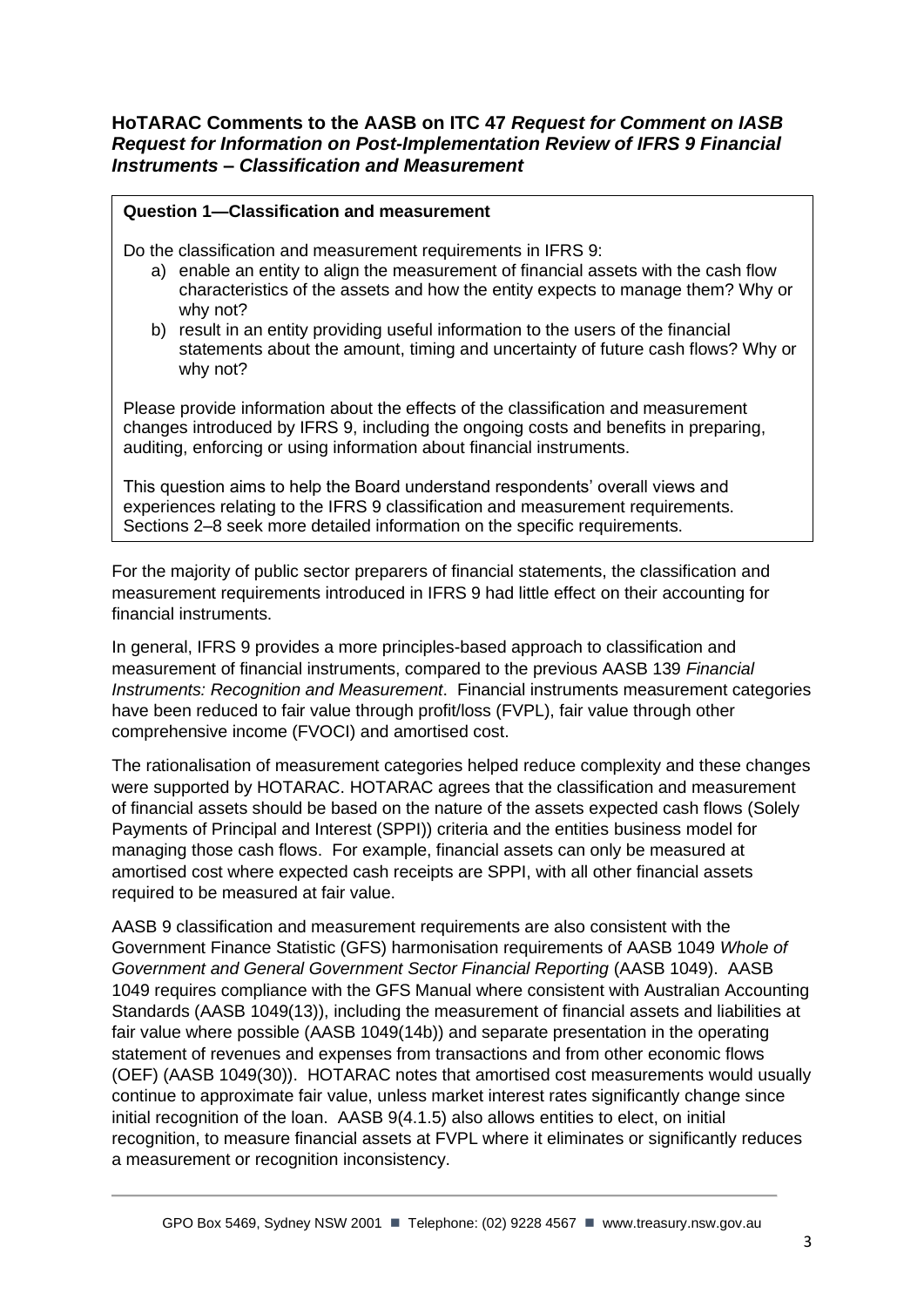# **Question 2—Business model for managing financial assets**

a) Is the business model assessment working as the Board intended? Why or why not?

Please explain whether requiring entities to classify and measure financial assets based on the business model assessment achieves the Board's objective of entities providing users of financial statements with useful information about how an entity manages its financial assets to generate cash flows.

- b) Can the business model assessment be applied consistently? Why or why not?
- c) Please explain whether the distinction between the different business models in IFRS 9 is clear and whether the application guidance on the evidence an entity considers in determining the business model is sufficient. If diversity in practice exists, please explain how pervasive the diversity is and its effect on entities' financial statements.
- d) Are there any unexpected effects arising from the business model assessment? How significant are these effects?

Please explain the costs and benefits of the business model assessment, considering any financial reporting or operational effects for preparers of financial statements, users of financial statements, auditors or regulators.

In responding to (a)–(c), please include information about reclassification of financial assets (see Spotlight 2).

HOTARAC agrees that reporting entities' business models are relevant for distinguishing between financial assets held at FVPL and FVOCI, because it distinguishes financial assets held for trading from financial assets held for collection of cash flows. Examples of financial assets held at FVOCI include General Government Sector (GGS) investments in Government Business Enterprises (GBEs) and International Monetary Fund (IMF) quotas. HOTARAC notes that AASB 1049 already requires separate presentation of transactions and other economic flows in public sector consolidated income statements.

The guidance outlined in AASB 9 sections B4.1.1 to B4.1.6 is considered sufficient for assessing entities' business models for managing financial assets and the criteria can be consistently applied. HOTARAC expects that the reclassification of financial assets due to a change in business model is uncommon in Australian governments' financial reports.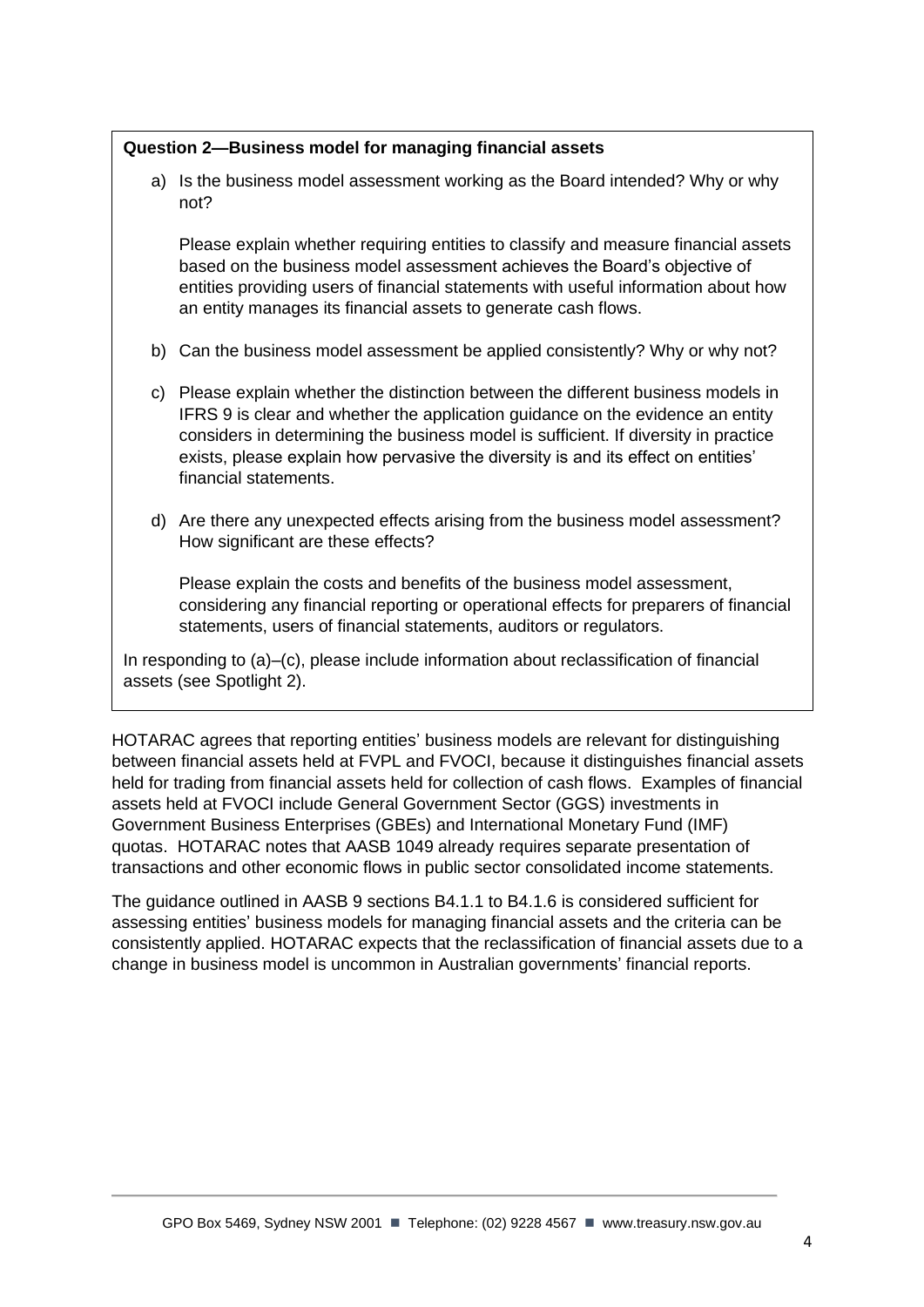# **Question 3—Contractual cash flow characteristics**

a) Is the cash flow characteristics assessment working as the Board intended? Why or why not?

Please explain whether requiring entities to classify and measure a financial asset considering the asset's cash flow characteristics achieves the Board's objective of entities providing users of financial statements with useful information about the amount, timing and uncertainty of future cash flows.

If, in your view, useful information could be provided about a financial asset with cash flows that are not SPPI applying IFRS 9 (that is, an asset that is required to be measured at fair value through profit or loss applying IFRS 9) by applying a different measurement approach (that is, using amortised cost or fair value through OCI) please explain:

- i. why the asset is required to be measured at fair value through profit or loss (that is, why, applying IFRS 9, the entity concludes that the asset has cash flows that are not SPPI).
- ii. which measurement approach you think could provide useful information about the asset and why, including an explanation of how that approach would apply. For example, please explain how you would apply the amortised cost measurement requirements to the asset (in particular, if cash flows are subject to variability other than credit risk). (See Section 7 for more questions about applying the effective interest method.)
- b) Can the cash flow characteristics assessment be applied consistently? Why or why not?

Please explain whether the requirements are clear and comprehensive enough to enable the assessment to be applied in a consistent manner to all financial assets within the scope of IFRS 9 (including financial assets with new product features such as sustainability-linked features). If diversity in practice exists, please explain how pervasive the diversity is and its effect on entities' financial statements.

c) Are there any unexpected effects arising from the cash flow characteristics assessment? How significant are these effects? Please explain the costs and benefits of the contractual cash flow assessment, considering any financial reporting effects or operational effects for preparers of financial statements, users of financial statements, auditors or regulators.

In responding to (a)–(c), please include information about financial instruments with sustainability-linked features (see Spotlight 3.1) and contractually linked instruments (see Spotlight 3.2).

HOTARAC agrees that the cash flow characteristics of financial assets are relevant for distinguishing between financial assets held at FVPL and those held at amortised cost or FVOCI. HOTARAC believes that financial assets which do not meet the SPPI criteria should not be measured at amortised cost. The guidance outlined in section B4.1.7 to B4.1.26 is considered sufficient for assessing whether the SPPI cash flow criteria are met and the SPPI criteria can be consistently applied.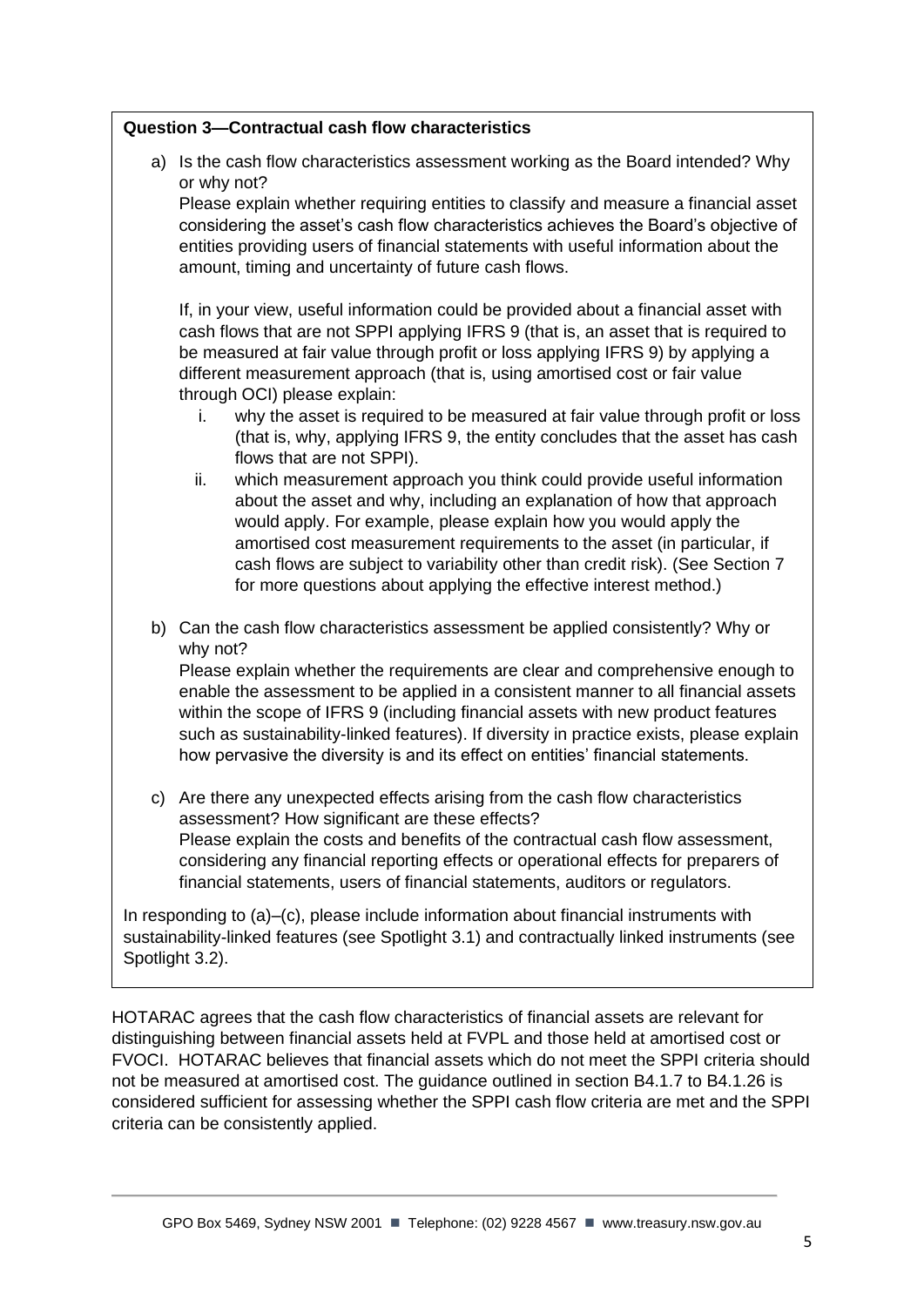Some Australian government concessional loan schemes, such as Higher Education Loan Program (HELP) loans, have income contingent repayment arrangements through the tax system. These loan schemes are treated as failing the SPPI test and are measured at FVPL.

| Question 4-Equity instruments and other comprehensive income                                                   |                                                                                                                                                                                                                                                                                                                                                           |
|----------------------------------------------------------------------------------------------------------------|-----------------------------------------------------------------------------------------------------------------------------------------------------------------------------------------------------------------------------------------------------------------------------------------------------------------------------------------------------------|
|                                                                                                                | a) Is the option to present fair value changes on investments in equity instruments in<br>OCI working as the Board intended? Why or why not?                                                                                                                                                                                                              |
|                                                                                                                | Please explain whether the information about investments in equity instruments<br>prepared applying IFRS 9 is useful to users of financial statements (considering<br>both (i) equity instruments measured at fair value through profit and loss; and (ii)<br>equity instruments to which the OCI presentation option has been applied).                  |
|                                                                                                                | For equity instruments to which the OCI presentation option has been applied,<br>please explain whether information about those investments is useful considering<br>the types of investments for which the Board intended the option to apply, the<br>prohibition from recycling gains and losses on disposal and the disclosures<br>required by IFRS 7. |
|                                                                                                                | b) For what equity instruments do entities elect to present fair value changes in OCI?                                                                                                                                                                                                                                                                    |
|                                                                                                                | Please explain the characteristics of these equity instruments, an entity's reason<br>for choosing to use the option for those instruments, and what proportion of the<br>entity's equity investment portfolio comprises those instruments.                                                                                                               |
|                                                                                                                | c) Are there any unexpected effects arising from the option to present fair value<br>changes on investments in equity instruments in OCI? How significant are these<br>effects?                                                                                                                                                                           |
|                                                                                                                | Please explain whether the requirements introduced by IFRS 9 had any effects on<br>entities' investment decisions. If yes, why, how and to what extent? Please<br>provide any available evidence supporting your response which will enable the<br>Board to understand the context and significance of the effects.                                       |
| In responding to (a)–(c), please include information about recycling of gains and losses<br>(see Spotlight 4). |                                                                                                                                                                                                                                                                                                                                                           |

HOTARAC believes that the FVOCI option for investments in equity instruments is appropriate. Some Australian Government equity investments (including some investments in private funds and corporations and all investments in public corporations held at GGS level) are measured at FVOCI.

In the GGS financial statements, the interest in the PNFC and PFC sectors is accounted for in accordance with AASB 1049. The election to account for the change in the carrying amount of these investments in a manner consistent with the treatment of equity instruments measured at FVOCI in AASB 9, that would otherwise be measured at FVTPL, is generally taken in Australia. Movements in the carrying amount are taken through 'Other Economic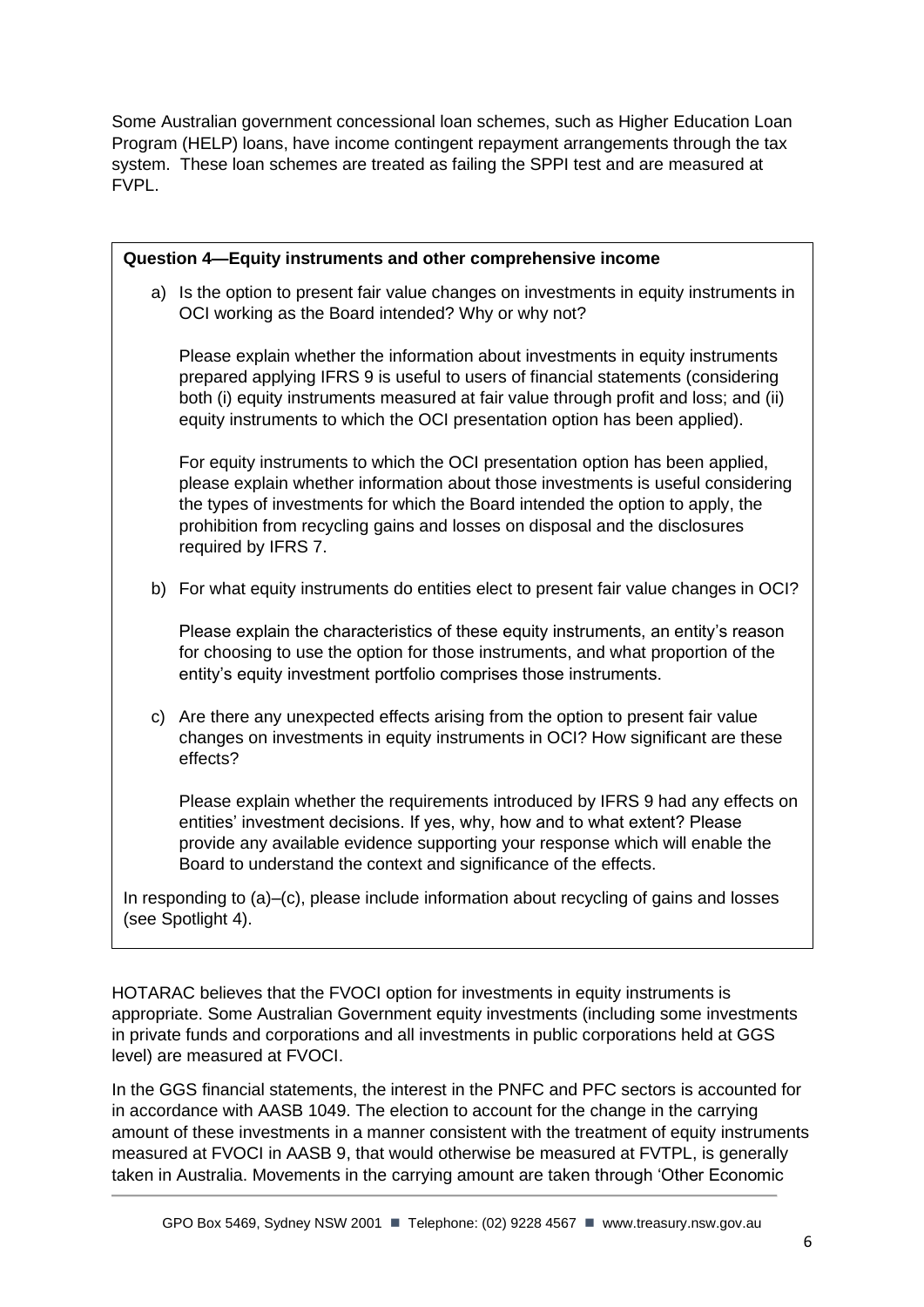Flows - Other Comprehensive Income'. These gains and losses on these investments are never reclassified to the 'Operating Result'.

These investments are generally held on an ongoing basis for policy reasons rather than for trading and investment returns and hence fair value gains and losses are appropriately recorded directly in equity. HOTARAC is not aware of any unintended effects from the FVOCI measurement option for equity investments.

#### **Question 5— Financial liabilities and own credit**

a) Are the requirements for presenting the effects of own credit in OCI working as the Board intended? Why or why not?

Please explain whether the requirements, including the related disclosure requirements, achieved the Board's objective, in particular, whether the requirements capture the appropriate population of financial liabilities.

b) Are there any other matters relating to financial liabilities that you think the Board should consider as part of this post-implementation review (apart from modifications, which are discussed in Section 6)?

Please explain the matter and why it relates to the assessments the Board makes in a post-implementation review.

Because government borrowings are generally risk free or near risk free, the issue of accounting for fair value changes in liabilities due to changes in own credit risk is not significant for Australian government general government sector (GGS) entities. HOTARAC notes that where applicable, separating out the change in fair value in liabilities due to changes in own credit risk may be difficult and would increase accounting complexity.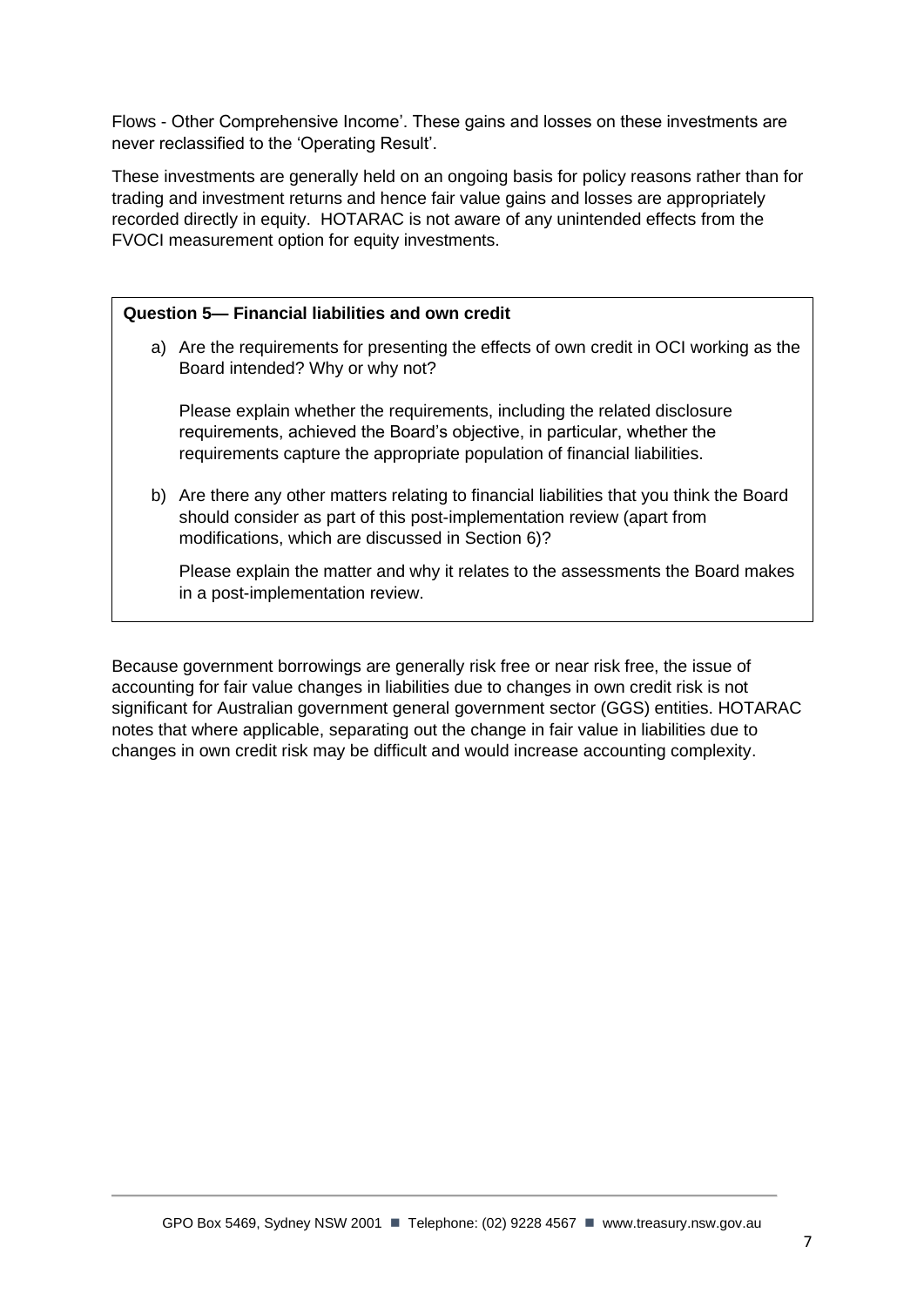# **Question 6— Modifications to contractual cash flows**

a) Are the requirements for modifications to contractual cash flows working as the Board intended? Why or why not?

Please explain what changes you consider to be modifications of a financial asset for the purpose of applying paragraph 5.4.3 of IFRS 9 and as a modification of a financial liability for the purpose of applying paragraph 3.3.2 of IFRS 9. Does the application of those paragraphs, and the disclosure requirements related to modifications, result in useful information for users of financial statements?

b) Can the requirements for modifications to contractual cash flows be applied consistently? Why or why not?

Please explain whether the requirements enable entities to assess in a consistent manner whether a financial asset or a financial liability is modified and whether a modification results in derecognition. Have the requirements been applied differently to financial assets and financial liabilities?

If diversity in practice exists, please explain how pervasive the diversity is and its effects on entities' financial statements.

AASB 9 does not contain any explicit guidance on determining whether a modification to the contractual cash flows of a financial asset results in derecognition. In the absence of explicit guidance for the derecognition of a financial asset arising from a modification, most users assume an analogy should be made to the guidance for the modification of financial liabilities.

HoTARAC believes that further guidance distinguishing between modifications and the derecognition of financial instruments, particularly for financial assets and including the accounting in each case, may be helpful.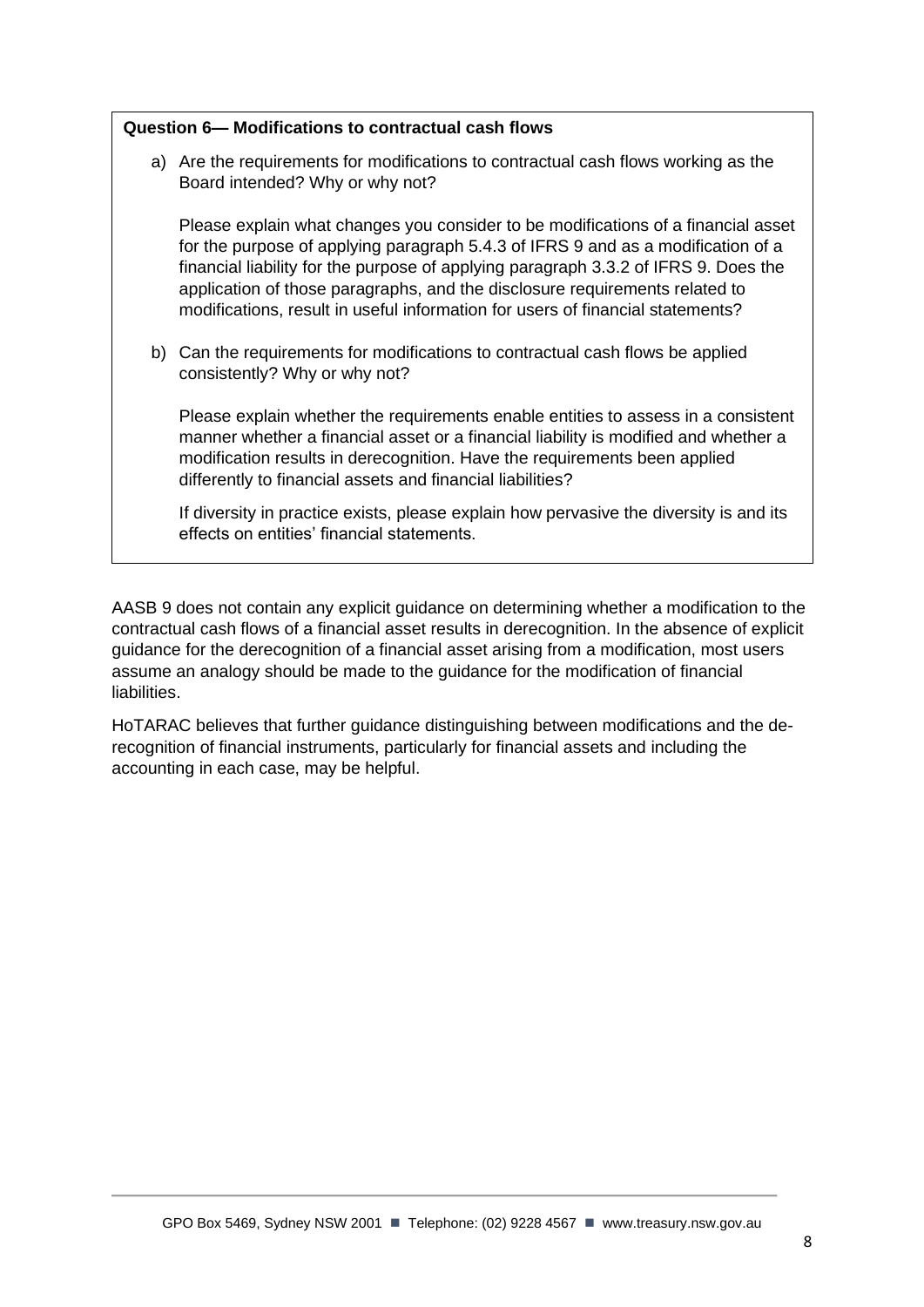# **Question 7—Amortised cost and the effective interest method**

- a) Is the effective interest method working as the Board intended? Why or why not?
- b) Please explain whether applying the requirements results in useful information for users of financial statements about the amount, timing and uncertainty of future cash flows of the financial instruments that are measured applying the effective interest method.
- c) Can the effective interest method be applied consistently? Why or why not?

Please explain the types of changes in contractual cash flows for which entities apply paragraph B5.4.5 of IFRS 9 or paragraph B5.4.6 of IFRS 9 (the 'catch-up adjustment') and whether there is diversity in practice in determining when those paragraphs apply.

Please also explain the line item in profit or loss in which the catch-up adjustments are presented and how significant these adjustments typically are.

If diversity in practice exists, please explain how pervasive the diversity is and its effect on entities' financial statements.

In responding to questions (a)–(b), please include information about interest rates subject to conditions and estimating future cash flows (see Spotlight 7).

HOTARAC believes that amortised cost measurements are a practical measurement model that would usually continue to approximate fair value after initial recognition. However, where market interest rates significantly change after initial recognition, potential divergences in amortised cost and fair value measurements for loans may occur.

HOTARAC also notes that initial recognition of financial assets held at amortised cost, at their fair value results in a duplication of the expected credit loss allowance (ECLA) This issue is known to the IASB and is referenced in AASB 9 para BC5.198. However, it remains an issue and HoTARAC recommends that the IASB address it.

Paragraph B5.4.5 of AASB 9 appears unclear. Further guidance on whether amortised cost measurement can be applied to variable interest rate financial instruments may be helpful.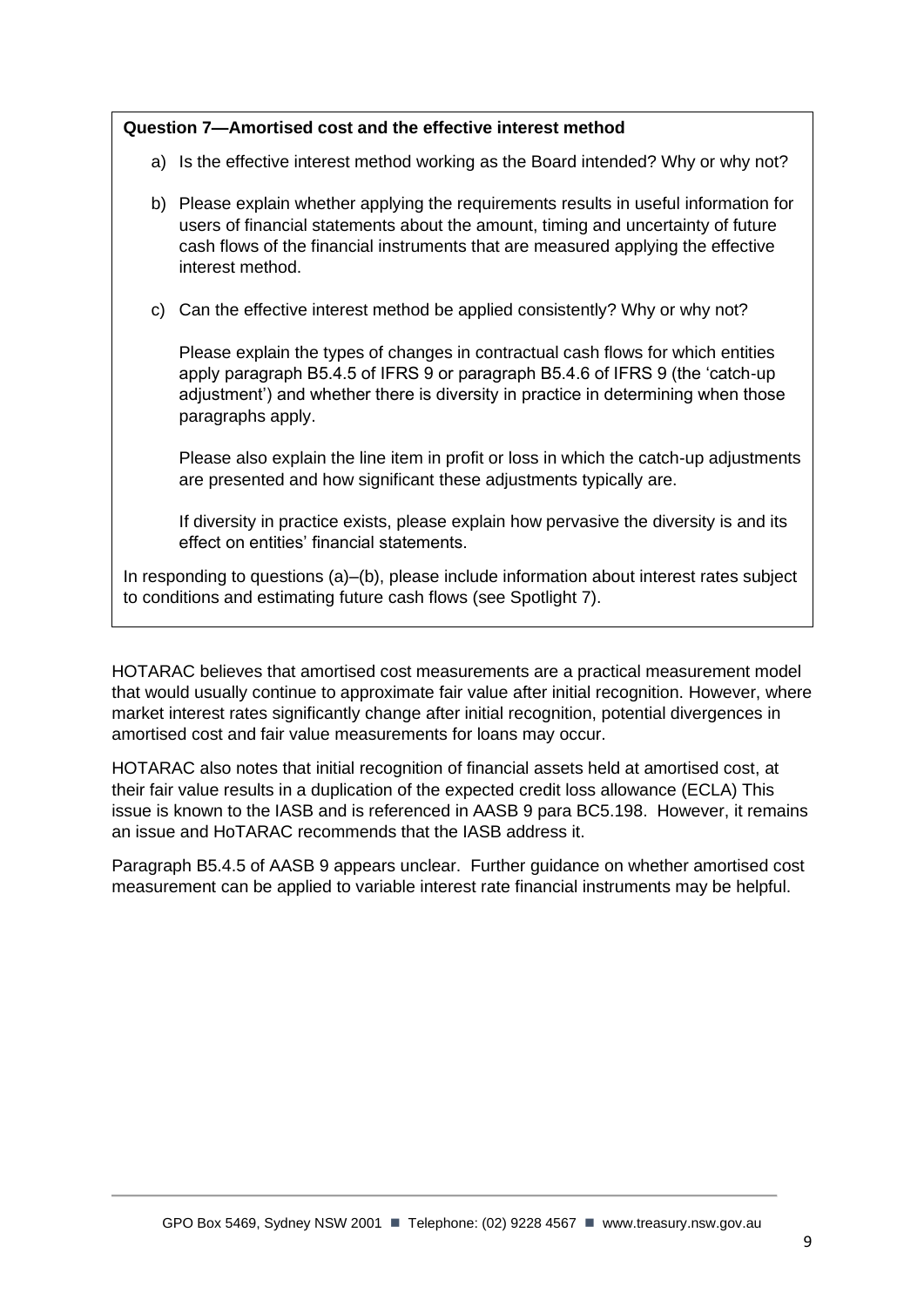# **Question 8—Transition**

a) Did the transition requirements work as the Board intended? Why or why not?

Please explain whether the combination of the relief from restating comparative information and the requirement for transition disclosures achieved an appropriate balance between reducing costs for preparers of financial statements and providing useful information to users of financial statements.

Please also explain whether, and for what requirements, the Board could have provided additional transition reliefs without significantly reducing the usefulness of information for users of financial statements.

b) Were there any unexpected effects of, or challenges with, applying the transition requirements? Why or why not?

Please explain any unexpected effects or challenges preparers of financial statements faced applying the classification and measurement requirements retrospectively. How were those challenges overcome?

HoTARAC believes the transitional provisions of AASB 9 were effective in reducing financial statement preparation costs whilst still providing useful financial information to users.

#### **Question 9—Other matters**

a) Are there any further matters that you think the Board should examine as part of the post-implementation review of the classification and measurement requirements in IFRS 9? If yes, what are those matters and why should they be examined?

Please explain why those matters should be considered in the context of the purpose of the post-implementation review, and the pervasiveness of any matter raised. Please provide examples and supporting evidence when relevant.

b) Considering the Board's approach to developing IFRS 9 in general, do you have any views on lessons learned that could provide helpful input to the Board's future standard-setting projects?

#### **Differences of views about the relationship between paragraphs B5.1.1 and B5.1.2A, regarding initial measurement of concessional loans.**

The fair value of a concessional loan is different from the transaction price. Paragraph B5.1.1 requires that the difference in value created by a loan with off-market interest be recorded as an expense. Paragraph B5.1.2A addresses instruments on initial recognition where the transaction price is different from the fair value, and for instruments that do not have quoted prices in active markets requires initial deferral of any difference rather than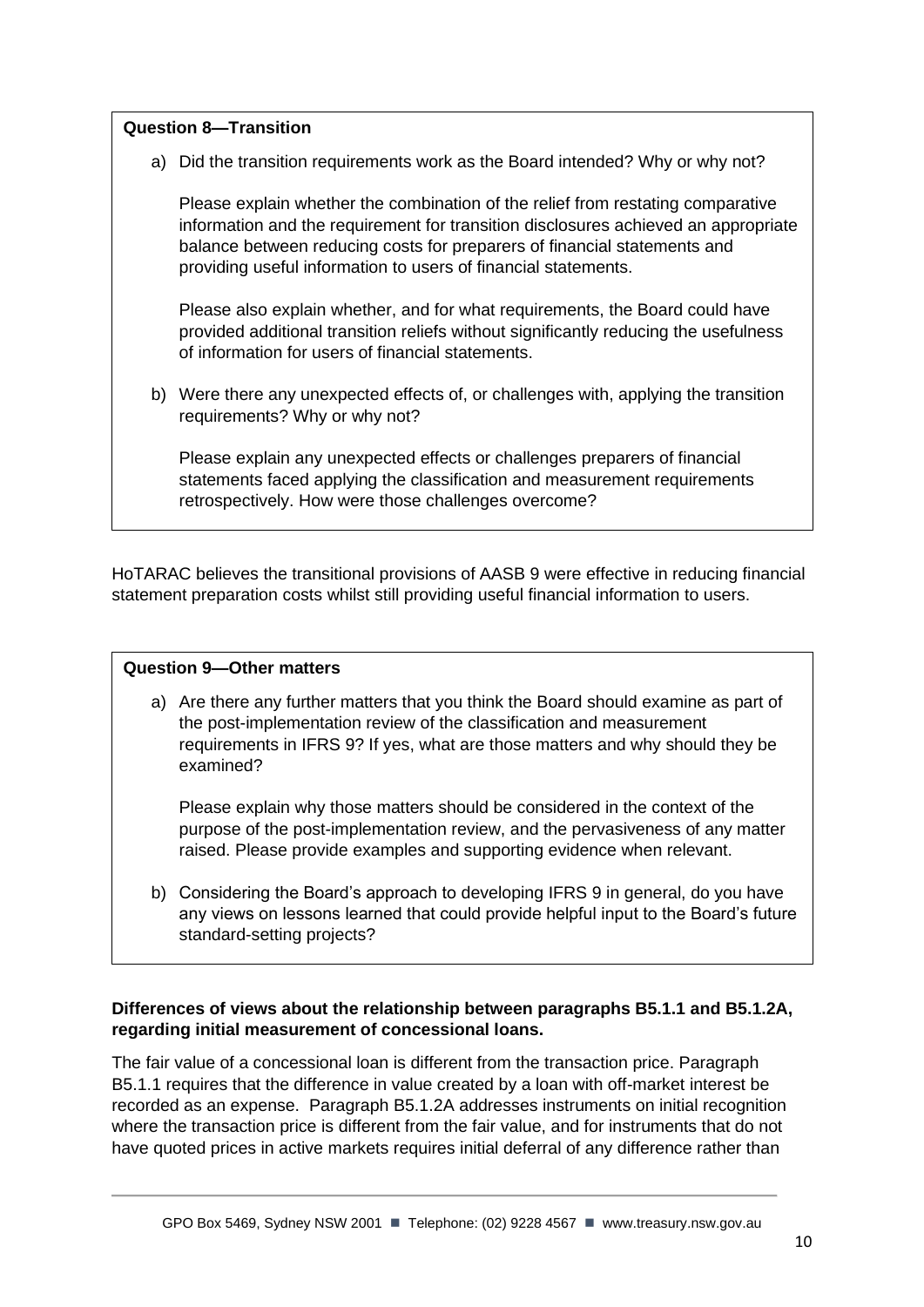immediate recording as an expense. There is no known diversity in practice, with B5.1.1 given primacy. However, we have heard views that B5.1.2A should be applied.

This inconsistency can be addressed relatively easily within IFRS 9. The issue is also referenced in paragraph 31(b)(iii) of AASB 1049 *Whole of Government and General Government Sector Financial Reporting*.

#### **Practical issues with measurement of concessional financial guarantees.**

These are guarantees where the government chooses to support an entity which may not be in a position to pay fees for a guarantee from a private sector provider. The guarantee may be provided at rates which are substantially lower than a private sector provider would charge. Such guarantees are relatively common in government and there has been diversity of views about how to measure the liability for such guarantees and whether to classify related revenues and expenses as transactions or other economic flows. Issues include:

- Inability to readily measure fair value, given the lack of market information for such guarantees. Market information is significantly less available than for other types of concessional financial instruments, leading to diversity of views and potential unreliable information being reported.
- Calculating fair value on initial measurement for concessional guarantees where an annual fee is received. There has been a diversity of views about the value that should be recorded, such as incorporation of "own credit risk".
- Additional guidance in AASB 9 about fair value would resolve or mitigate these issues.
- Further, AASB 1049 *Whole of Government and General Government Sector Financial Reporting* would be improved with inclusion of the treatment of concessional financial guarantees in paragraph 31.

#### **Subsequent measurement of statutory receivables**

Australian amendments (Aus2.1.1) were made to AASB 9 to apply the principles of IFRS 9 to initial measurement of statutory receivables such as taxes and rates, even though such receivables are not contractual and hence not financial instruments. The AASB chose not to make consequent amendments to subsequent measurement, resulting in an inconsistency between initial and subsequent measurement. HoTARAC notes that initial measurement under AASB 9 added considerably to the workload of initial recognition of such receivables and is not convinced that the benefits outweighed the costs. HoTARAC members have not undertaken a more detailed formal analysis of the issue, but appear to express different views about whether application of AASB 9 should be extended to subsequent measurement, or whether the amendments to AASB 9 should be reversed.

#### **Measurement and classification issues that arise from classification and hedging issues:**

- Do the GFS requirements for fair value movements in derivatives (i.e as other economic flows in operating result) preclude the use of hedge accounting? This would seem to be inappropriate if all other conditions for applying hedge accounting are met. This also has consequences for the presentation of the operating statement.
- We acknowledge that these issues might also be considered in future phases of the IASB post implementation review project. However, they do have consequences for measurement.